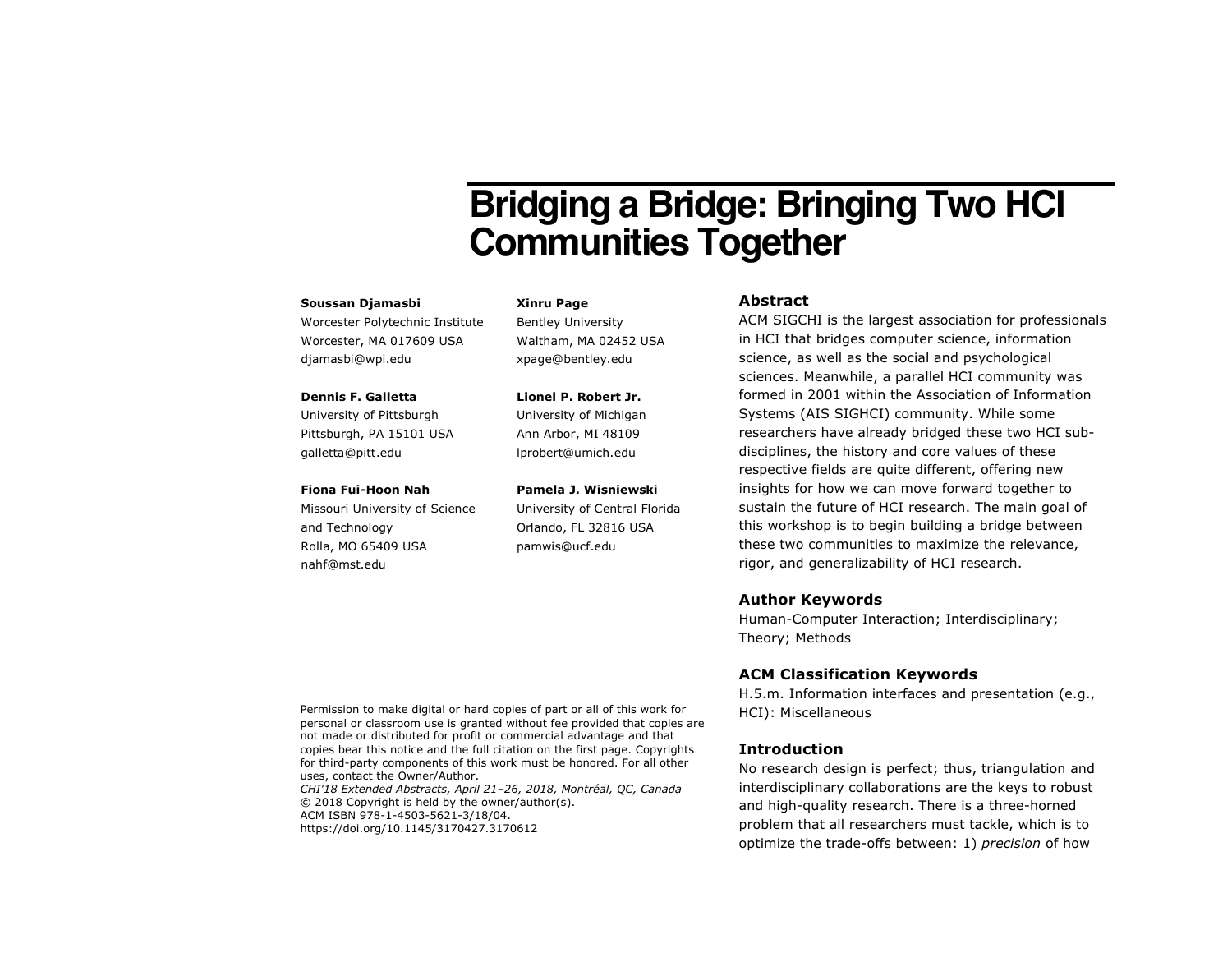# **Confirmed Panelists**

- **Dennis Galletta**, University of Pittsburgh. AIS Fellow, LEO (AIS lifetime achievement award) winner, former President of AIS (2007- 2008), and Co-Editor-in-Chief *AIS Transactions on Human-Computer Interaction*.
- **Gloria Mark**, University of California, Irvine. General Chair of CHI 2017, ACM CHI Academy Member, and Associate Editor of *ACM Transactions on Human-Computer Interaction*.
- **Michael Muller**, IBM Research and Wellesley College. Co-organizer of the CHI Early Career Symposium; Co-chair of ECSCW 2018 exploratory papers, and ACM Distinguished Scientist.
- **Fiona Fui-Hoon Nah**, Missouri University of Science and Technology. Co-Founder and former Chair of the AIS SIGHCI, and Associate Editor of *International Journal of Human-Computer Studies*.

well the phenomena of interest are measured and the scientific *rigor*, 2) *realism* of the context being studied, and 3) *generalizability* of findings to a broader population than the sub-population of participants being studied [16]. For example, controlled experiments conducted in a laboratory setting sacrifice realism for the sake of precision; case studies increase realism but achieving a high degree of control and generalizability is difficult due to the presence of extraneous factors and typically small sample sizes; surveys can be used to increase generalizability but the degree of control is limited [5,8]. Social issues and interpretive research methods will also provide interesting areas to discuss. Finally, there are unexplored commonalities between two major thrusts: "research through design" [10] in the CHI community and "design science" [12] in the HCI community.

Interestingly, when tackling this three-horned dilemma, different disciplines place stronger emphasis on some research goals over others. For instance, the ACM SIGCHI community prides itself on making real-world contributions (i.e., realism and relevance), while also addressing individual differences (or nuance) that drives different user needs to increase generalizability [1,19]. Because it grew up from a positivist paradigm [15], the AIS SIGHCI community tends to place more emphasis on high standards of scientific rigor but has been criticized of doing it at the expense of relevance [4]. Thus, while these two fields both strive to produce high-quality research, they often seek to make significantly different types of HCI contributions.

By beginning to bridge the ACM SIGCHI and AIS SIGHCI communities, this workshop intends to increase the impact of both fields and ensure the sustainability

of HCI research as a whole. We strive to address the classic three-horned dilemma faced by all researchers, and more specifically, within the context of HCI research. Therefore, we invite submissions that examine and address this dilemma from a wide variety of perspectives with the goal of identifying synergies and potential collaborations across different subdisciplines of HCI research.

#### **Workshop Themes**

The workshop has two broad themes:

- 1. Bridging the potentially different perspectives and priorities within and across the ACM SIGCHI and AIS SIGHCI communities.
- 2. Working together to address the issue of optimizing rigor, relevance, and generalizability in HCI research.

Through this workshop, we hope to gain a better understanding of different HCI research methodologies and, more importantly, of one another as researchers. We also hope to create synergies by fostering new collaborations across the greater community of HCI researchers and practitioners at large.

## **Background**

Below, we provide a brief introduction to the AIS SIGHCI and ACM SIGCHI communities from the joint understanding of the workshop co-organizers and based on the literature. We encourage others who may have different perspectives to attend the workshop and co-create a broader, shared understanding of both communities as an outcome of the workshop.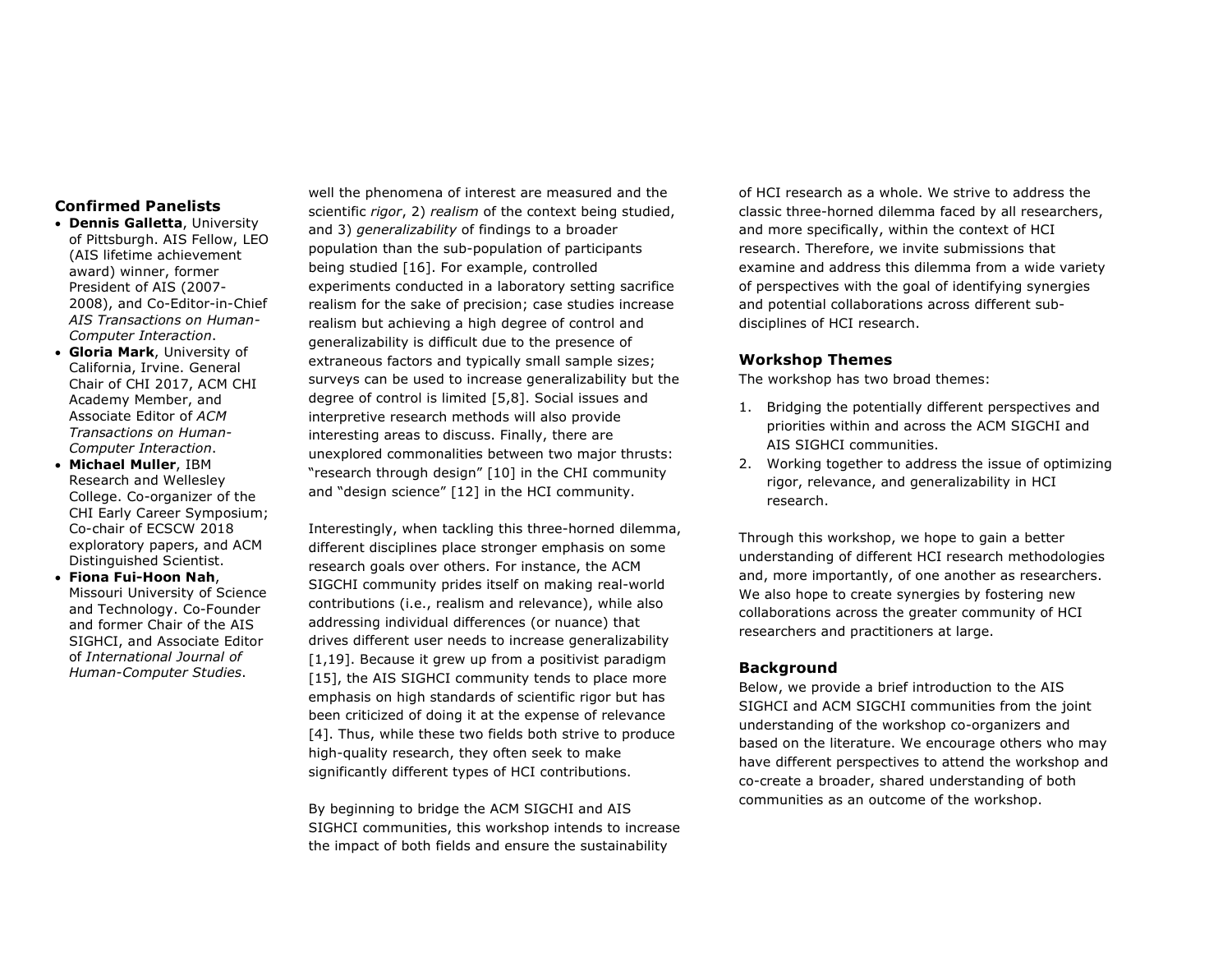#### **Confirmed PC Members**

- Constantinos Coursaris, Michigan State University
- Ann Fruhling, University of Nebraska at Omaha
- David Gurzick, Hood College
- Camille Grange, HEC Montreal
- Jens Grossklags, Technical University of Munich
- Shion Guha, Marquette University
- Traci Hess, University of Massachusetts Amherst
- Najmul Islam, University of Turki, Finland
- Mohammad Hossein Jarrahi, University of North Carolina Chapel Hill
- Haiyan Jia, Lehigh University
- Zhenhui Jack Jiang, National University of Singapore
- Richard Johnson, University of Albany
- Alfred Kobsa, University of California, Irvine
- Bart Knijnenburg, Clemson University
- Nima Kordzadeh, Worcester Polytechnic Institute
- Cliff Lampe, University of **Michigan**
- Young "Anna" Lee, Michigan State University
- Younghwa "Gabe" Lee, Miami University

### *Origins of AIS SIGHCI*

Management Information Systems (MIS) began as an academic discipline in the 1970s. Some of the core research topics of this field include how information impacts business strategy and the business value of information technology (through efficiency and effectiveness) within organizational contexts. The Association for Information Systems (AIS) was formed in 1994, and in 2001, the Special Interest Group in HCI (SIGHCI) was born. As one of the largest SIGs in AIS, SIGHCI promotes HCI-related research within business, managerial, and organizational contexts [17]. Many in this community study the ways humans interact with information, technologies, and tasks in these various contexts [20], but have spread out into more social and other technology contexts as well.

MIS researchers strongly value theory development that abstracts (or generalizes) a phenomenon to analyze, explain, predict, or influence how information systems support organizations and/or individuals [11]. Yet, MIS researchers have begun reflecting on the state of their own community as a means of trying to balance between the theoretical rigor and cumulative tradition valued within the community and the relevance of their scholarly work [14]. Senior MIS researchers have expressed concerns regarding an identity crisis in the discipline [3], where phenomena too distantly related with IT-based systems are over-emphasized, and the IT artifact is often overlooked [18]. Meanwhile, others have embraced broadening the field, so that it can become even more interdisciplinary in nature [9].

## *Brief History of ACM SIGCHI*

The Association for Computing Machinery (ACM) was founded in 1947 and is touted as the world's largest

educational and scientific society [22]. It covers a diverse range of computing related fields and is home to more than thirty special interest groups. The Special Interest Group in Computer Human Interaction (SIGCHI) was created in 1982 with a focus on humantechnology and HCI that are studied in many personal, social, and even organizational contexts. Wobbrock and Kientz delineated seven core contributions made by ACM SIGCHI researchers: 1) empirical research, 2) technology artifacts, 3) methodological approaches, 4) theoretical contributions, 5) datasets, 6) surveys or meta-analyses, and 7) opinions. Among them, empirical studies and system artifacts tend to be the most common contributions within ACM SIGCHI [19].

There is a fundamental tension in the ACM SIGCHI community between novel research and incremental advances that need to be made to develop more generalizable and enduring theories, as well as a deeper understanding of a given phenomenon [6], which has led to critiques about a detrimental "novelty effect" that threatens the sustainability of HCI research [2]. Similarly, a "Transparent Statistics" community recently emerged within SIGCHI to address some of the issues related to using statistical reporting as a means of persuasion instead of scientific advancement [13]. Further, SIGCHI's emphasis on "implications for design," as opposed to valuing a deeper understanding of the context, has also been problematized by leaders in the SIGCHI community [7].

# **Bridging the Two HCI Communities**

Given that SIGCHI and SIGHCI study such similar phenomena, the goal of this workshop is to bring the communities together. Coming from different traditions, the two HCI communities described above seem to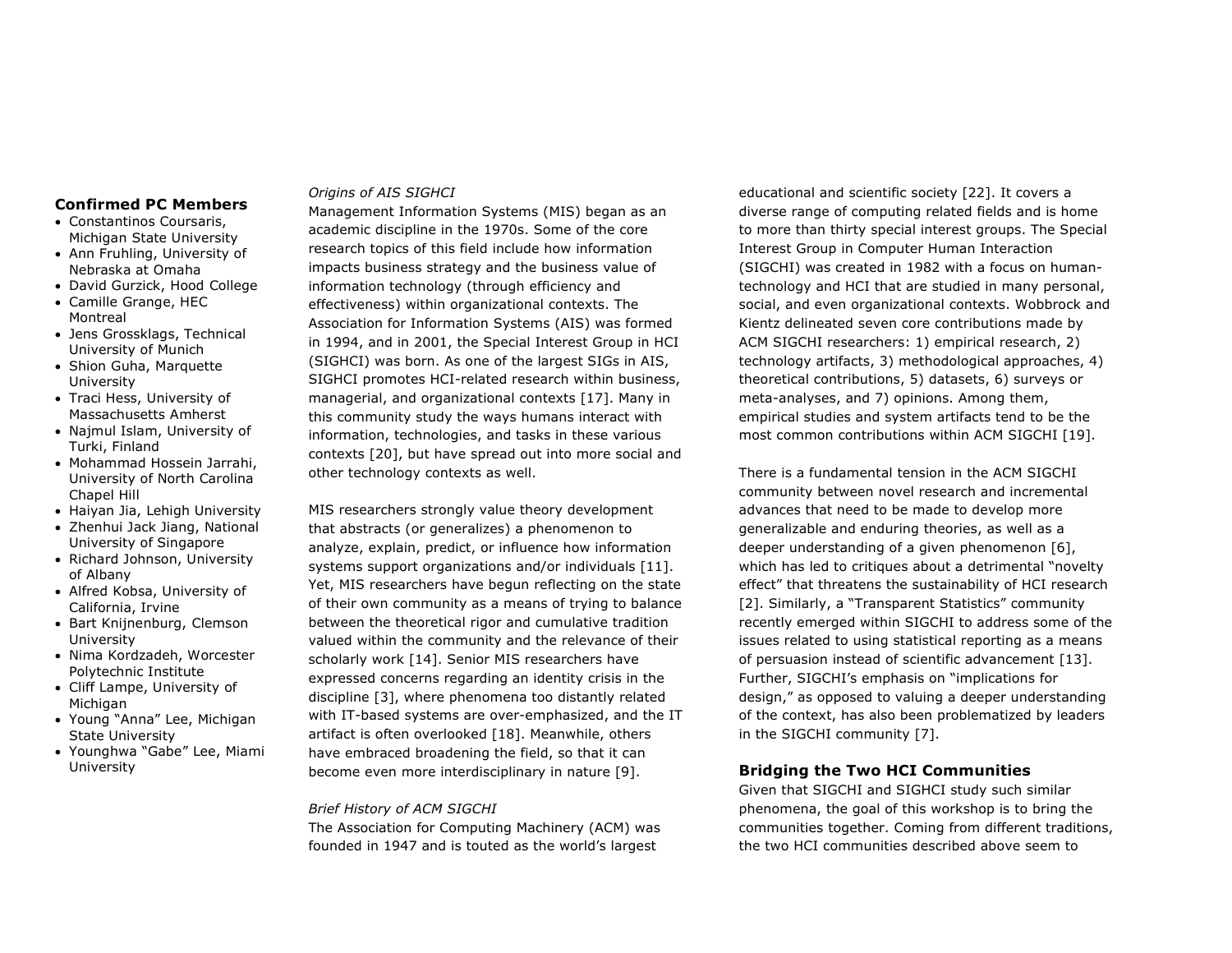## **PC Members Continued**

- Eleanor Loiacono, Worcester Polytechnic Institute
- Bonnie Nardi, University of California, Irvine
- Aaron Quigley, University of St. Andrews
- Patrick Shih, Indiana University
- Heshan Sun, Clemson University
- Nathan Twyman, Missouri University of Science and **Technology**
- Wietske Van Osch, Michigan State University
- Yvette Wohn, New Jersey Institute of Technology
- Dezhi Wu, Southern Utah University

grapple with almost diametrically opposed problems: AIS SIGHCI's question of "*how can we uphold theoretical rigor while improving relevance?*" versus ACM SIGCHI's question of, "*how can we uphold our relevance while improving rigor and theoretical understanding?*" Given the complementary nature of these difficult questions, this workshop aims to help the two communities to share best practices and insights for advancing the field of HCI by working together.

Some bridging between these communities has already occurred; AIS SIGHCI members (including some of the workshop co-organizers [21]) participated in the "User Experience Development Consortium" at CHI 2005, which aimed to address the number of competing professional organizations targeted towards HCI and User Experience (UX) [23]. A number of researchers have also independently chosen to bridge both communities (including many of the workshop coorganizers and PC members). Yet, for the most part, the two fields are still very separate and some real barriers exist that prevent sustainable collaborations.

For example, the AIS SIGHCI community highly values a limited number of top-tier journals (taking multiple years for publication), while ACM SIGCHI has generally adopted the conference model. Unlike ACM, AIS does not take copyright and treats conference papers as non-archival presentations meant for refinement and later journal publications. This difference in itself equates to different criteria for promotion and tenure, as well as standards for publications, that complicate cross-disciplinary HCI collaborations between the two communities. With the new journal-based model being introduced for ACM SIGCHI's CSCW conference (*The Proceedings of the ACM: HCI*), this is a unique

opportunity to test the notion of building a more enduring bridge between the two HCI communities.

This workshop will give researchers from the two fields an opportunity to have a frank and generative conversation, even discussing potential misconceptions and biases between the communities. We believe this will help open avenues toward future collaborations that are beneficial to researchers in both communities. Examples of questions, issues, and discussion points of interest include: Is there an optimal solution to the three-horned problem of attaining high rigor, relevance, and generalizability? How do we prioritize the trade-offs between theory development and the practicality of empirical research? How can we build greater synergy that tap diverse expertise across these two HCI communities to further advance HCI research and practice? More importantly, what are the shared goals of and/or problems faced by the two communities that we can move forward to achieve and solve in unison?

#### **Workshop Goals**

There are four goals of this workshop: 1) introduce the ACM SIGCHI and AIS SIGHCI communities to one another in hopes of facilitating a mutual understanding across the respective fields, 2) foster synergistic collaborations between the two fields in a way that leads to transformative innovation and knowledge generation, 3) identify opportunities and challenges related to the three-horned dilemma described above, and 4) identify challenges involved in interdisciplinary work that bridges multiple fields (e.g., reconciling different value systems, standards of quality, social norms, acceptable publication venues, etc.). We believe that the diversity of experiences and perspectives that come from the different communities will be key to a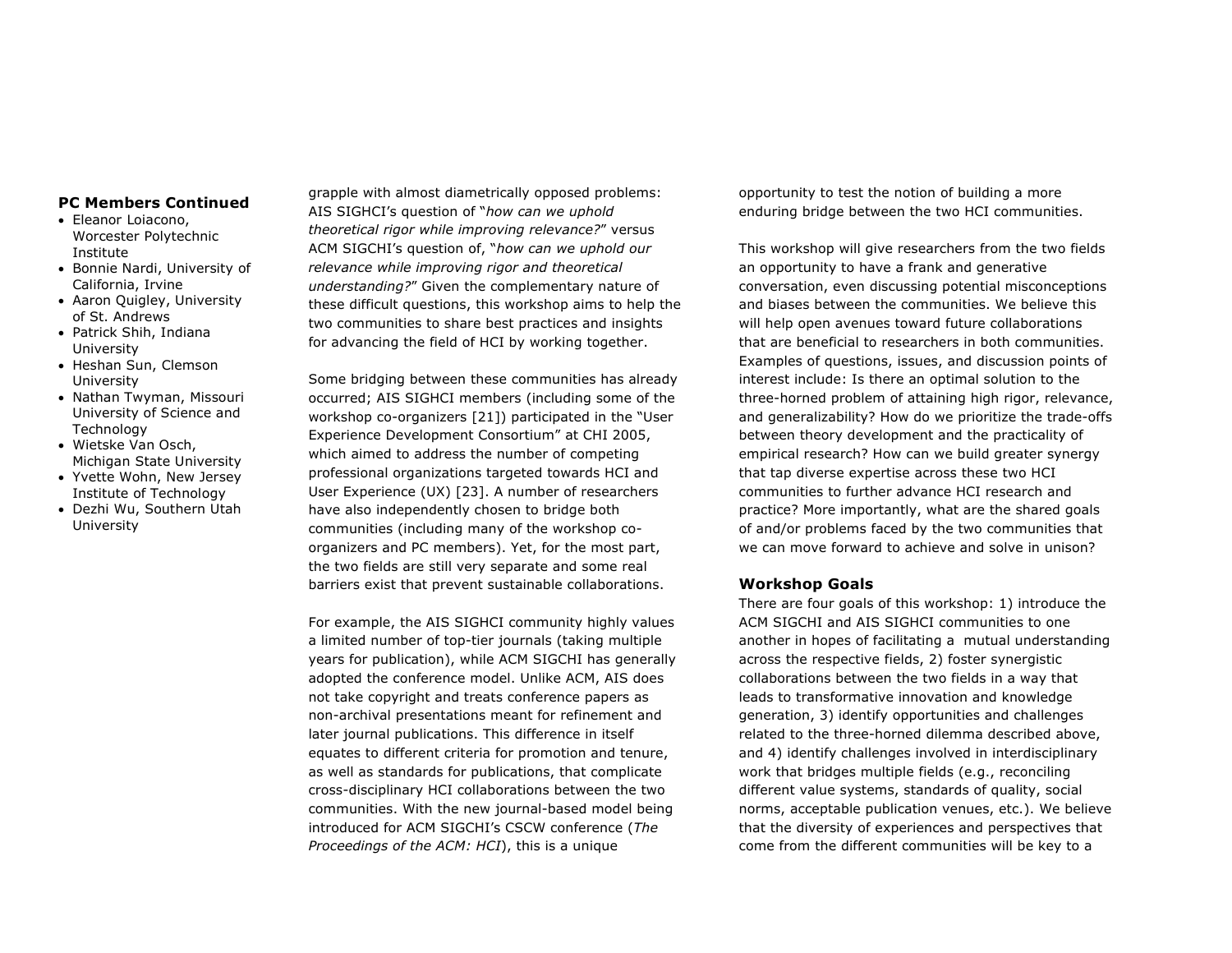deeper understanding and appreciation for the challenges we all face, as well as help us achieve the goal of high-quality and sustainable HCI research.

#### **Pre-Workshop Plans**

We plan to build a WordPress site and purchase the domain name www.BridgingHCI.org to advertise the workshop. We will recruit broadly from the ACM SIGCHI and AIS SIGHCI communities via in-person conference meetings, posts on listservs and social media, and personal invitations. We will also encourage the numerous PC members to submit position papers and attend the workshop.

## **Call for Participation**

We will hold a one-day workshop for up to 30 participants who are interested in building a sustainable bridge between the ACM SIGCHI and AIS SIGHCI research communities; both academic and industry participants will be recruited. Potential participants should submit a 2-4 page position paper in the SIGCHI extended abstracts format that addresses the workshop themes and topics highlighted in the call. Papers will be peer-reviewed by the workshop program committee (See sidebar for confirmed PC members, representing both communities), and submissions will be accepted based on the relevance of the topic as well as the potential for the individual to contribute to the workshop discussions and goals. Topics of interest include, but are not limited to:

- Comparisons between ACM SIGCHI and AIS SIGHCI core values based on the experience of people who have already bridged the two fields.
- Conceptual papers about different types of HCI contributions (e.g., theory building, social impact)

made by either or both fields, as well as potential weaknesses that could be mitigated by bridging.

- Methodological papers from either HCI discipline (e.g., qualitative and quantitative approaches) that speak to the three-horned problem.
- Forward-thinking proposals for how to build synergies and sustainable collaborations among researchers from both HCI communities.

# **Workshop Activities**

- **Welcome and Introductions** (9:00 AM): Lightning talk presentations (2 minutes each)
- **Large-group Discussion** (10:00 AM): Brainstorm core values of ACM SIGCHI and AIS SIGHCI and draw comparisons between the two
- **Coffee Break** (10:45 AM): Networking between workshop participants
- **Panel Discussion** (11:00 AM): A panel consisting of 2 ACM SIGCHI, 2 AIS SIGHCI, and 2 other researchers who bridge both communities. Panelists will be experienced and established researchers within their respective communities.
- **Lunch** (12:30 PM)
- **Break-out Groups** (2:00 PM): Small group exercise guided by workshop co-organizers focused on ways to bridge between the two communities.
- **Synthesize Outcomes** (3:30 PM): Summarizing outcomes of breakout sessions with the entire group. Each group will share their proposals and the conclusions they draw from their discussion.
- **Next Steps** (4:30 PM): As an entire group, we will solidify 3-5 key strategies along with tactics for achieving these goals to accomplish after the conclusion of the workshop within the next year.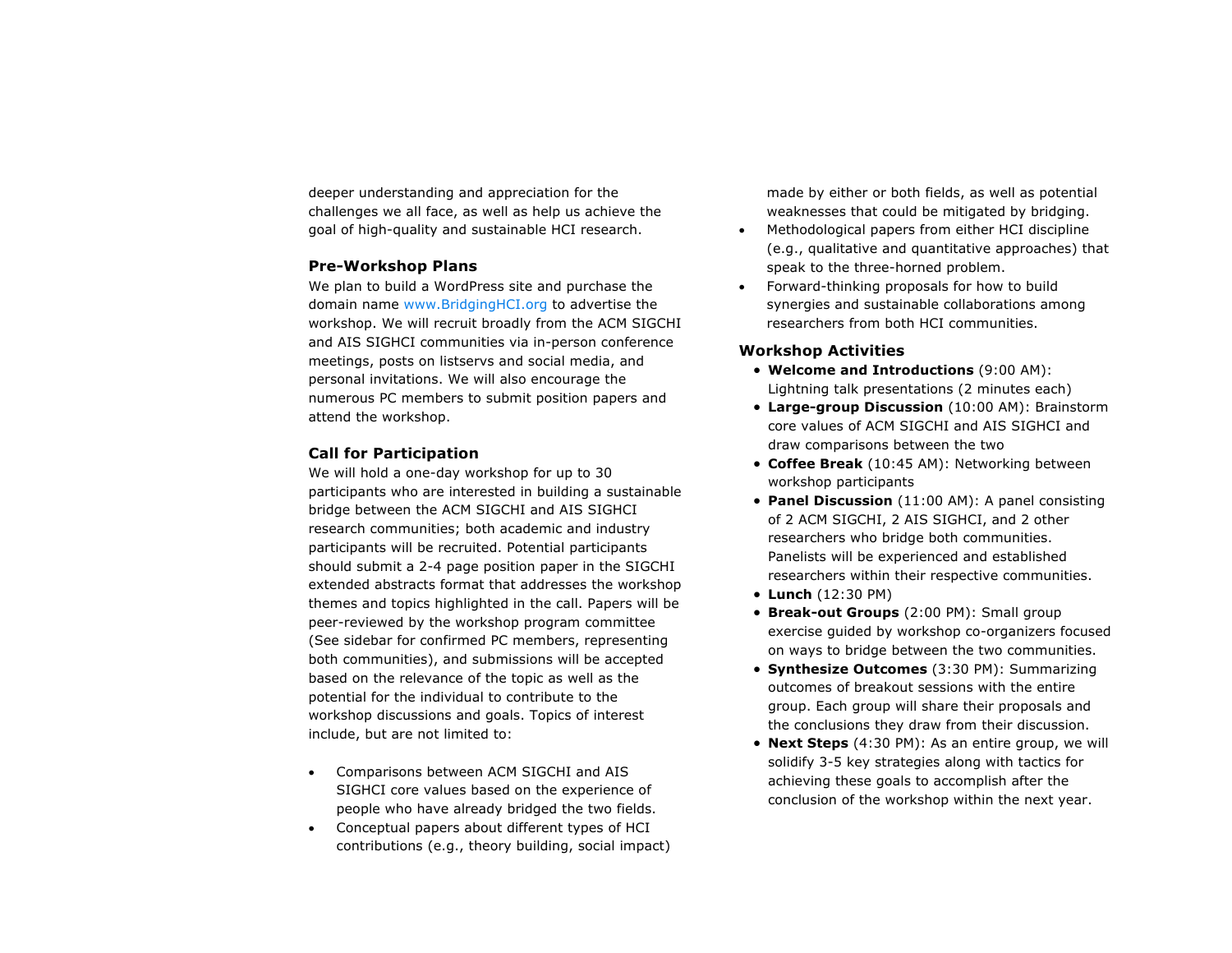## **Proposed Timeline**

- **December 8, 2017:** Call for proposals and workshop website goes live
- **January 29, 2018:** Position paper CFP deadline
- **January 30, 2018 – February 16, 2018:** Submissions reviewed by program committee
- **February 21, 2018:** Notifications sent to authors
- **March 5, 2018:** Camera-ready versions of position papers due and linked on website

#### **Post-Workshop Plans**

At the workshop, we will co-create strategies and tangible tactics to achieve these shared goals. As coeditor-in-chief of *AIS Transactions on Human-Computer Interaction*, Dennis Galletta has agreed to work with us to produce a position paper based on the workshop outcomes and possibly a special issue for bridging the two communities. Similarly, we plan to reach out to our panelist Gloria Mark (Associate Editor) to see a special issue of *ACM Transactions on Human-Computer Interaction* would be possible. We will also contact the editors of the *Proceedings of the ACM on Human-Computer Interaction* about a journal special issue. Finally, we will work to have a similar bridging workshop at a future AIS conference.

#### **About the Organizers**

(Presented in alphabetical order by last name)

*Soussan Djamasbi* is an Associate Professor in Information Systems at Worcester Polytechnic Institute (WPI). She received her PhD from the CIS interdisciplinary program at University of Hawaii at Manoa. She is the founder and director of the User Experience and Decision Making eye tracking laboratory at WPI. Her research emphasizes value creation with

user experience and focuses on investigating factors that influence the effectiveness of systems used for organizational and individual decision making.

*Dennis Galletta* is Professor of Business Administration, Ben L. Fryrear Fellow, and Director of the PhD Program at the Katz Graduate School of Business, University of Pittsburgh. He is an AIS Fellow, LEO (AIS lifetime achievement award) winner, and former President of AIS (2007-2008). His PhD in MIS is from the Carlson School of Business, U. of Minnesota. His research has focused on user attitudes, behavior, and performance as well as a more recent focus on behavioral security. He occasionally attends SIGCHI but primarily works in the AIS Community.

*Fiona Fui-Hoon Nah* is a Professor of Business and Information Technology and Director of the Laboratory for Information Technology Evaluation at the Missouri University of Science and Technology. Her research interests include HCI, virtual communities and virtual worlds, user behavior in cybersecurity, and neuro-IS. Her publications have appeared in journals such as MIS Quarterly, Journal of the Association for Information Systems, and International Journal of Human-Computer Studies. She is a co-Founder and former Chair of the AIS SIGHCI. She received her Ph.D. in Management Information Systems from the U. of British Columbia.

*Xinru Page* is an Assistant Professor in the Department of Computer Information Systems at Bentley University. Her research focuses on social media adoption and non-use, networked privacy, and the role of individual traits and values in our increasingly mediated communications. She received best dissertation awards from both the iSchools organization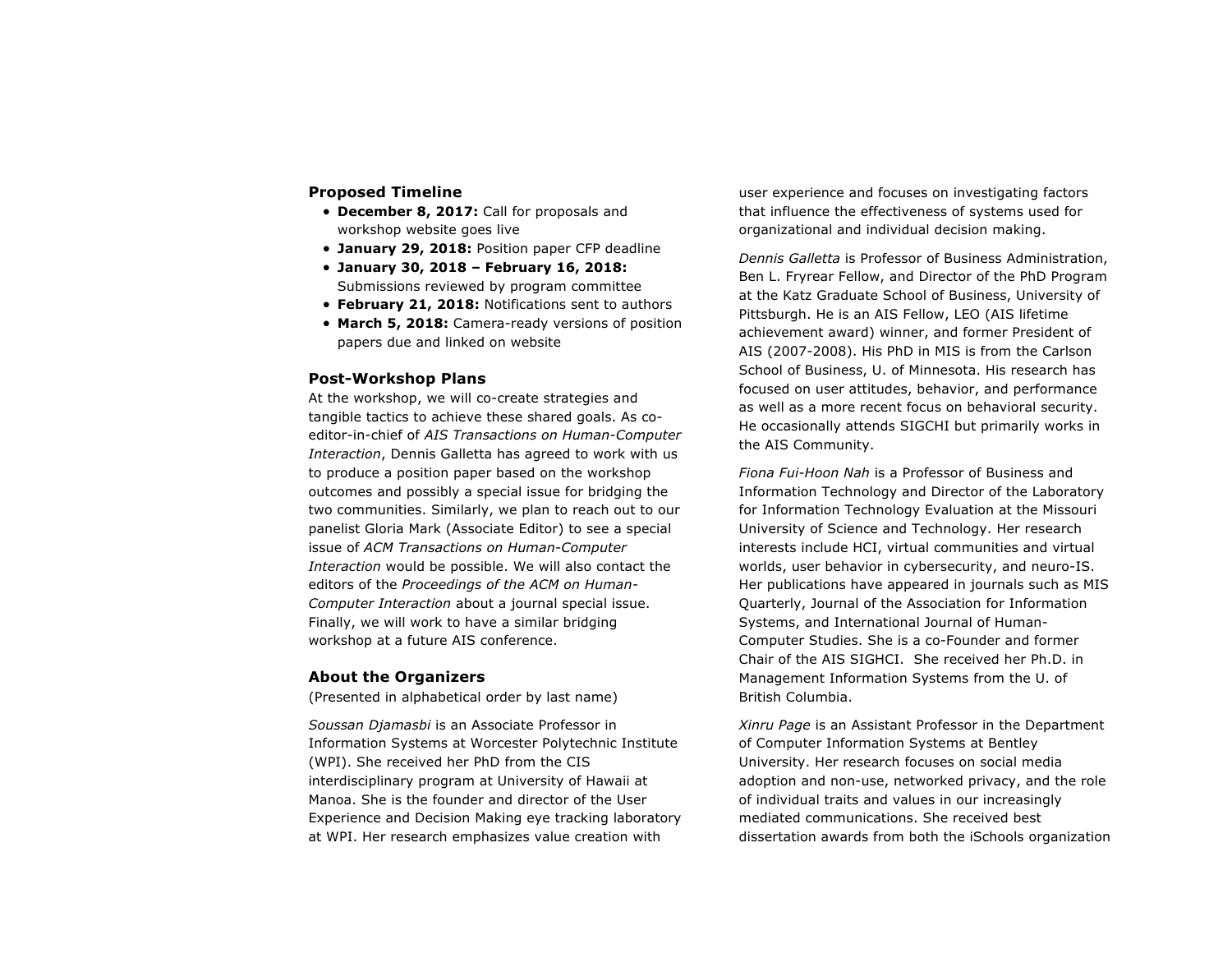and Yahoo!. Her work draws from a variety of disciplines, having obtained degrees in Computer Science, HCI, and Informatics, and she is now housed in an Information Systems department.

*Lionel P. Robert Jr.* is an Associate Professor at the U. of Michigan School of Information. His research focuses on collaboration through and with technology; and includes virtual teams, crowdwork, teamwork with robots, autonomous vehicles, and the sharing economy. He was a BAT Doctoral Fellow and KPMG Scholar at Indiana University, where he completed his Ph.D. in Information Systems and minored in Social Informatics through the Center for Social Informatics.

*Pamela Wisniewski* is an Assistant Professor in the Department of Computer Science at the U. of Central Florida. She obtained her Ph.D. from the U. of North Carolina at Charlotte. She started out as a member of the AIS community but has since transitioned to ACM SIGCHI, where her work has received Best Papers and Honorable Mentions. She was recently selected as an inaugural member of the ACM Future Leaders Academy. Her research is user-centered and lies is at the intersection of Social Computing and Privacy.

#### **References**

- 1. Mara Balestrini, Yvonne Rogers, and Paul Marshall. 2015. Civically Engaged HCI: Tensions Between Novelty and Social Impact. In *Proceedings of the 2015 British HCI Conference*, 35–36.
- 2. Mara Balestrini, Yvonne Rogers, and Paul Marshall. 2015. Civically Engaged HCI: Tensions Between Novelty and Social Impact. In *Proceedings of the 2015 British HCI Conference* (British HCI '15), 35– 36. https://doi.org/10.1145/2783446.2783590
- 3. Izak Benbasat and Robert Zmud. 2003. The Identity Crisis Within the IS Discipline: Defining and Communicating the Discipline's Core Properties. *Management Information Systems Quarterly* 27, 2. Retrieved from http://aisel.aisnet.org/misq/vol27/iss2/2
- 4. Izak Benbasat and Robert W. Zmud. 1999. Empirical Research in Information Systems: The Practice of Relevance. *MIS Q.* 23, 1: 3–16.
- 5. Anol Bhattacherjee. 2012. Social Science Research: Principles, Methods, and Practices. *Textbooks Collection*. Retrieved from http://scholarcommons.usf.edu/oa\_textbooks/3
- 6. Adrian K. Clear, Chris Preist, Somya Joshi, Lisa P. Nathan, Samuel Mann, and Bonnie A. Nardi. 2015. Expanding the Boundaries: A SIGCHI HCI & Sustainability Workshop. In *Proceedings of the 33rd Annual ACM Conference Extended Abstracts on Human Factors in Computing Systems* (CHI EA '15), 2373–2376.
- 7. Paul Dourish. 2006. Implications for Design. In *Proceedings of the SIGCHI Conference on Human Factors in Computing Systems* (CHI '06), 541–550.
- 8. Line Dubé and Guy Paré. 2003. Rigor in Information Systems Positivist Case Research: Current Practices, Trends, and Recommendations. *MIS Quarterly* 27, 4: 597–636.
- 9. Robert D. Galliers. 2003. Change as Crisis or Growth? Toward a Trans-disciplinary View of Information Systems as a Field of Study: A Response to Benbasat and Zmud's Call for Returning to the IT Artifact. *Journal of the Association for Information Systems* 4, 1. Retrieved from http://aisel.aisnet.org/jais/vol4/iss1/13